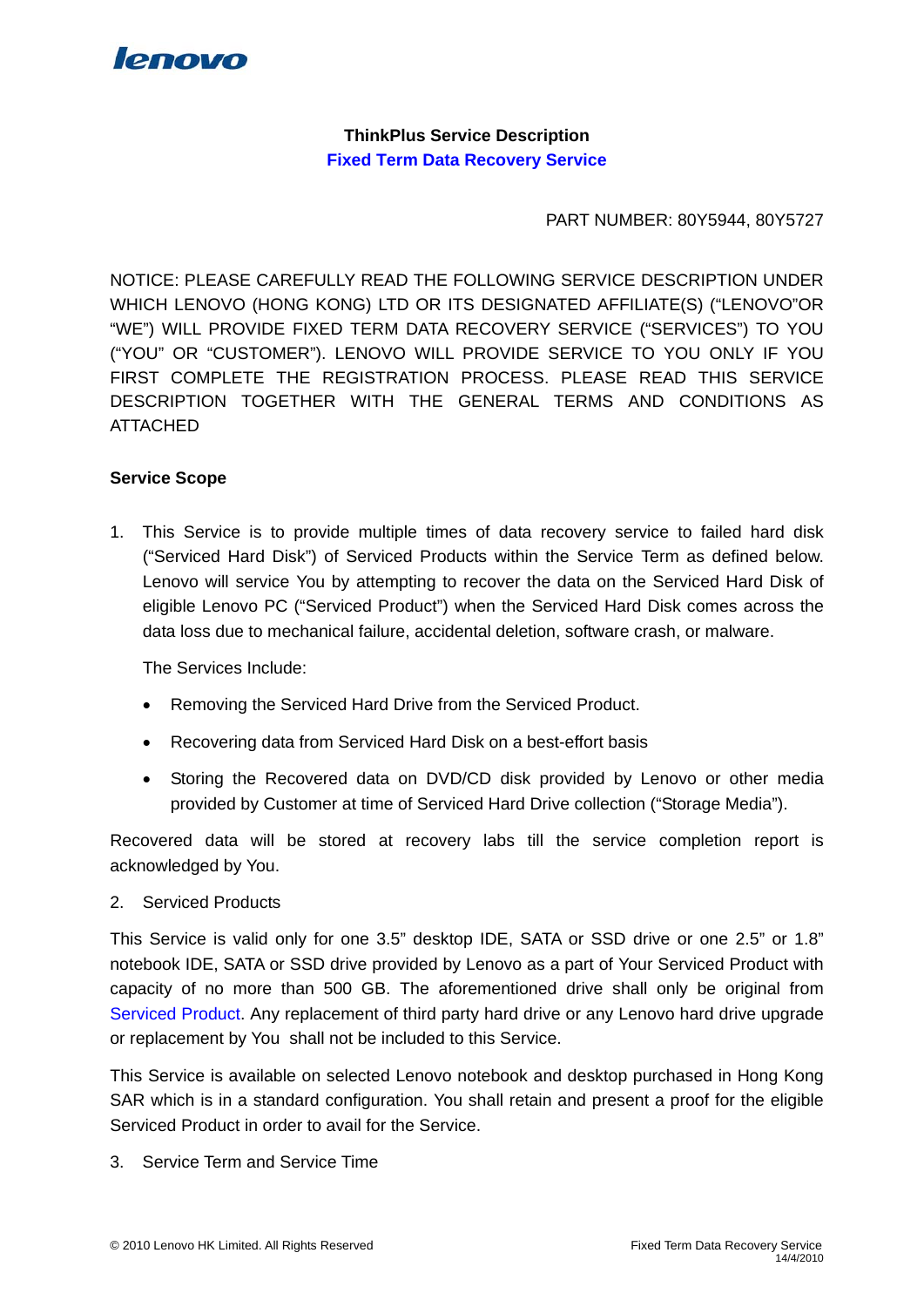

You must purchase this Service together with Your newly purchased Serviced Product. Service not purchased on the same date of the Serviced Product is void. You shall provide the serial number of the Serviced Product when You purchase this Service. Lenovo reserves the right to refuse servicing You if it is reasonably concluded by Lenovo that the Service is not purchased together with the Serviced Product.

Customer shall register online as specified below in "Customer Responsibilities" to activate this Service within 30 calendar days from the invoice date of this Service and the Serviced Product. **If Customer does not register within 30 days, Lenovo reserves the right to terminate this Service. In this event, Lenovo will not provide any Service to the Customer, with no Customer entitlement to refund.** 

This Service will be for the term which commences from the date You purchase this Service together with the Serviced Product and ends (1) one (1) year or three (3) years after that, as specified in the invoice of this Service or (2) the original warranty of Your Serviced Products expires or terminates, whichever is earlier.

The service time of Lenovo shall accord with that of the warranty of Your Serviced Product.

4. Types of Recovery Services

The following Service types will apply with respect to this Data Recovery Service, depending on the Service type You have purchased:

- Logical Recovery The failed Serviced Hard Drive will not be disassembled physically and no hardware components of the hard drive will be repaired, modified or replaced during the Service. In order for data to be recovered successfully, software tools or applications will be used in the recovery process. If You are only entitled to Logical Recovery Service, no Physical Recovery Service will be provided to You.
- Physical Recovery If it is deemed as necessary by Lenovo and authorized by You, the failed Serviced Hard Drive will be disassembled physically and hardware components of the hard drive might be repaired, modified or replaced. If any part or component is provided during the Physical Recovery, no warranty of any kind is provided to such part or component. **At Lenovo's discretion, the facility nearest to You (possibly outside of Hong Kong SAR) will provide the Physical Recovery Service.** If You are entitled to and have authorized Physical Recovery service, Logical Recovery might be performed as well without additional charge to You at Lenovo's discretion.
- 5. Lenovo Service Provider

The services of inspecting on the Serviced Hard Drive, Logical Recovery and Physical Recovery will be carried out by a third party service vendor engaged by Lenovo. For more information, please consult with Lenovo representative at Lenovo hotline.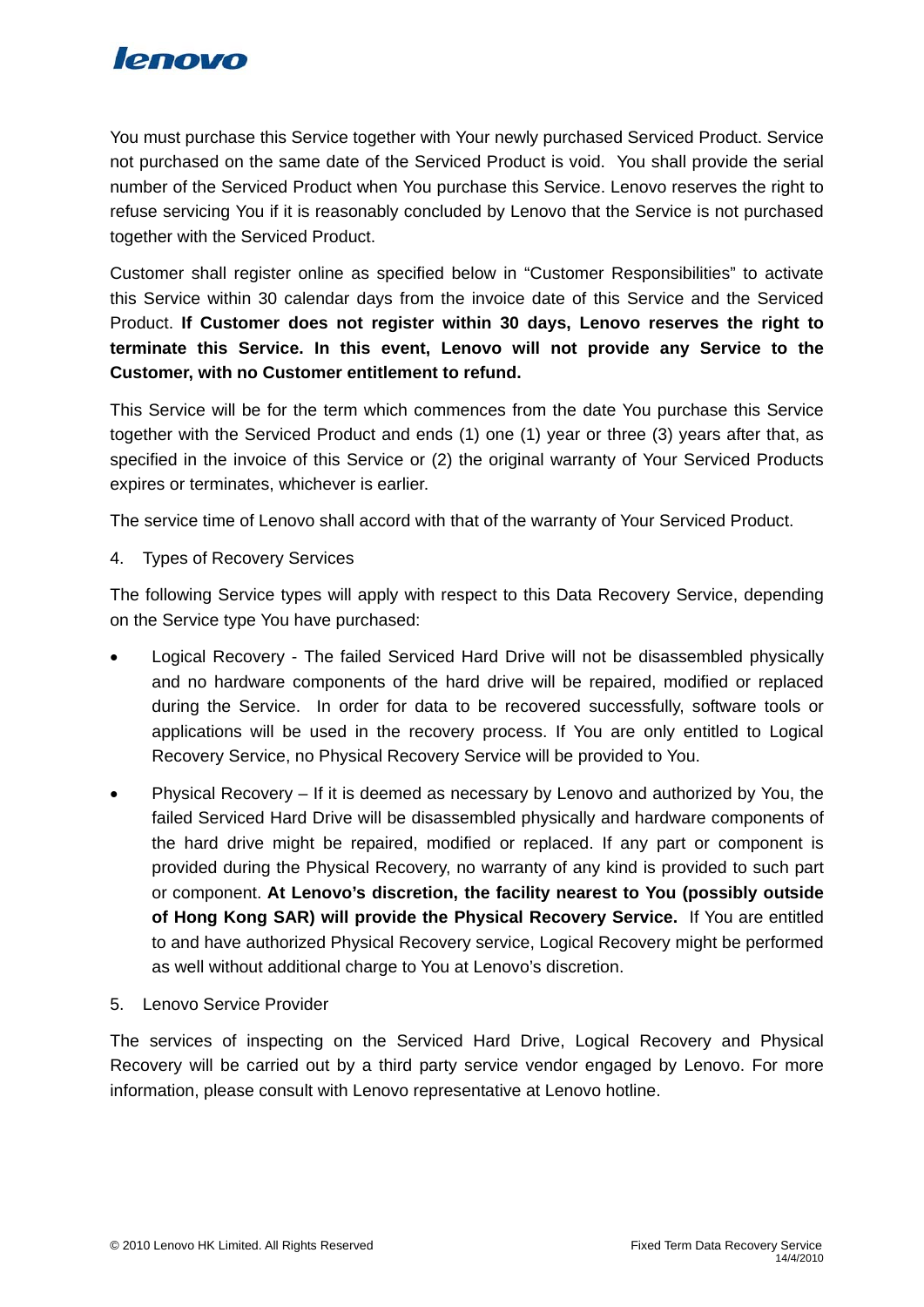# lenovo

# **Service Does Not Include**

Additional to the part of "Service Exclusion" in the General Terms and Conditions, this Service does not include:

- a Installation or set-up service of any kind;
- b Configuration of hardware/peripherals/devices;
- c Backup of applications or operating systems;
- d Troubleshooting of applications, application compatibility issues, viruses or Internet connectivity;
- e Data destruction;
- f Data transfer except for storing the recovered data onto separate Storage Media ;
- g Service to hard drive out of the scope of Serviced Hard Drive, or hard drive not covered by original Warranty of Your Serviced Product;
- h Other activities such as, installation, de-installation, relocation, preventative maintenance, training assistance, remote administration; and
- i Any activity not specifically set forth in this Service Description.

Lenovo and Lenovo Service Provider reserves the right not to perform the recovery service if the data loss results from or caused by (i) misuse,, modification, unsuitable physical or operating environment, natural disasters, power surges, or improper maintenance by You; (ii) willful act, deliberate act, recklessness, malicious act or vandalism of non-Lenovo party; or (iii) non-authorized service provider as determined by Lenovo. In this case, Lenovo reserves the right to terminate this Service and not refund any to You.

Lenovo and Lenovo Service Provider reserves the right not to perform the recovery service before or after You authorize the recovery work, if it is found that there is a permanent data loss due to complete or partial overwriting or severe data platter damage due to crashing of read-write heads, decided by Lenovo or Lenovo Service Provider at their own discretion. In this case, Lenovo reserves the right to terminate this Service and not refund any to You.

## **Customer Responsibilities**

Additional to and/or to further clarify your responsibilities as specified in the General Terms and Conditions, you shall ensure the fulfillment of the following responsibilities for Lenovo to perform the Service.

- Retain and present the proof of entitlement, such as, the invoice or delivery receipt of the Serviced Product (with serial number and machine type of such) and the invoice of the Service.
- Register online (URL: [http://www.lenovo.com/hk/thinkplusregistraion\)](http://www.lenovo.com/hk/thinkplusregistraion) to activate the Service within 30 days from the invoice date of this Service and the Serviced Product.
- Maintain warranty of Your Serviced Product during Data Recovery Service coverage period.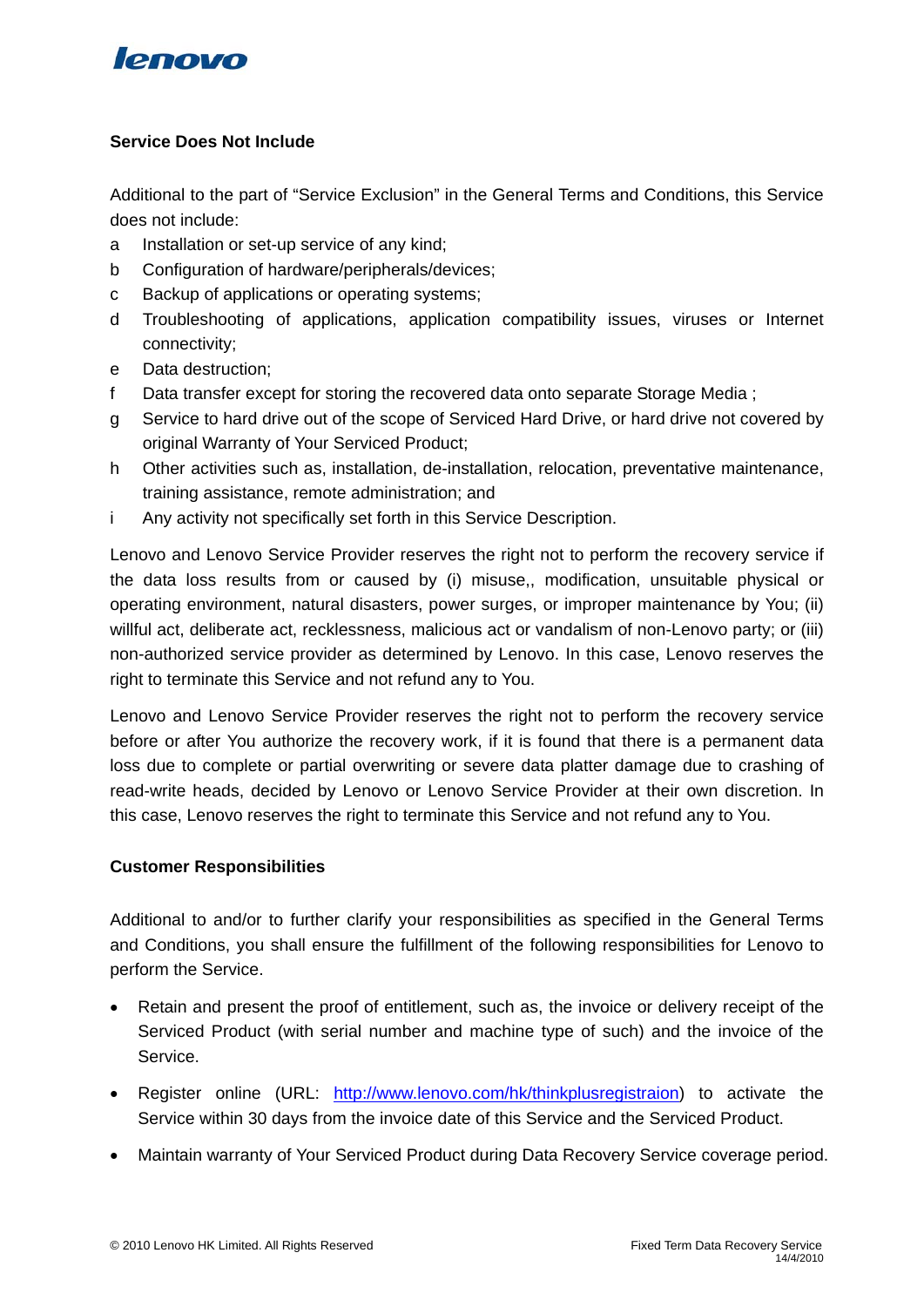# **lenovo**

- Understand and agree that the Serviced Product, the Serviced Hard Drive and the data therein may be damaged prior to Lenovo's receipt of the Serviced Hard Drive, and performance of the Service may result in the destruction of or further damage to the Serviced Hard Disk and/or data stored therein.
- Understand and agree that no guarantee can be made to the result of this Service, which is dependent on many factors, including but not limited to the damage level and damage type of the Serviced Hard Disk. Lenovo agrees to make commercially reasonable efforts to attempt said recovery.
- Follow Lenovo instruction and present Your instruction in a timely manner during the Service procedure, including providing adequate detail to validate this Service.
- Understand and agree that the one who is responsible for delivering and collection the hard drive and the data storage is the rightful owner of the data requested to be recoverd,or that the rightful owner of the data has given the customer permission to have the data recovered, on behalf of Customer.
- Make payment in a timely manner before the service is performed.
- If the Service is performed on Customer's site, provide Lenovo technician with safe and adequate work environment with sufficient space for the delivery of Services, including but not limited to: (1) sufficient power, electrical outlets, and power strips are provided to properly run the system; (2) access to office communications equipment necessary to provide the Services, including but not limited to phones, phone/data lines and fax access; and (3) all site or facility specific hardware and/or software.

IMPORTANT NOTICE: If any of the obligations on Customer are not immediately fulfilled upon starting any part of the Service, Lenovo or Lenovo Service Provider will accomplish as much of the Service as reasonably possible under the circumstances. In no event will Customer be entitled to any refund for amounts paid by Customer or to receive any additional service.

# **IMPORTANT NOTICE ABOUT YOUR DATA**

**The Physical Recovery will be performed by a Lenovo Service Provider outside Hong Kong SAR if necessary. Therefore, the data on Serviced Hard Drive, including personal data might be transferred outside Hong Kong. By purchasing the Physical Data Recovery Service, You irrevocably authorize Lenovo Service Provider to perform such service and agree on such transfer and further process for purpose of this Service. You will comply with all applicable data protection and privacy laws and represents that You have all permissions and consents necessary from applicable data and information rights holders (including individuals with respect to their personal information) to transfer the Serviced Hard Drive containing such data and information to Lenovo for recovery.** 

**This Service may require Customer to authorize Lenovo or Lenovo Service Provider to**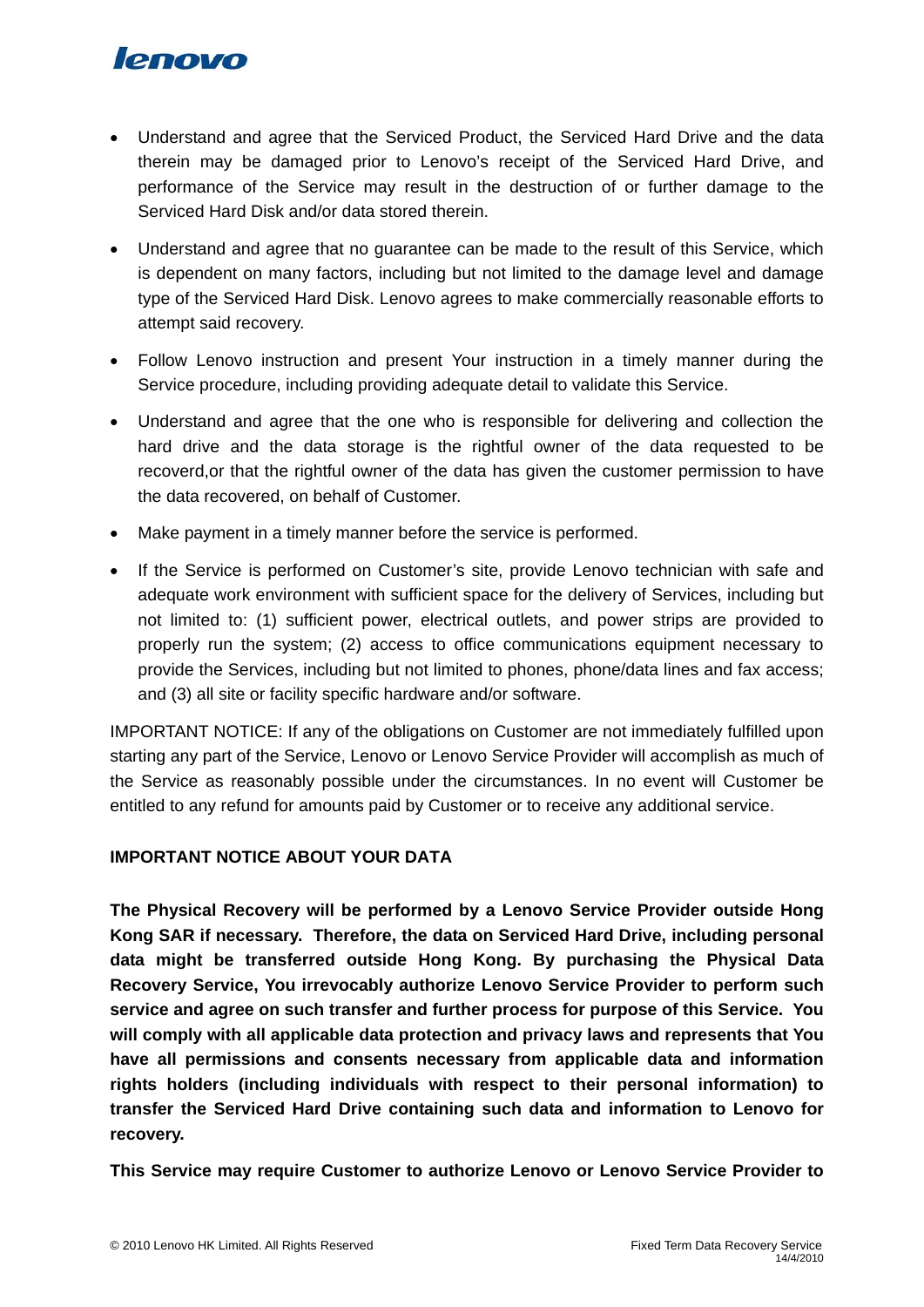

**send their Serviced Hard Drive outside of Hong Kong SAR. Accordingly, Customer may have additional service steps and responsibilities associated with import or export, such as completing customs forms and cooperating with local export requirements.** 

**Lenovo and Lenovo Service Providers will use their best efforts to hold Your data in the strictest confidence. Lenovo or Lenovo Service Provider will not process Your data for other purposes or transfer Your data to any other party without Your consent, unless otherwise required by applicable laws.** 

### **Service Procedure**

1. Serviced Hard Disk collection

The Service level regarding collection of Your Serviced Hard Disk shall accord with the service level of the original warranty of Your Serviced Product.

If the Service level of Your Serviced Product warranty is carry-in:

You shall go to Lenovo service centers to drop Your Serviced Hard Disk.

If onsite collecting of the Serviced Hard Disk is requested by You, You shall call Lenovo Service hotline (852) 31402778 to schedule the onsite collection. You shall provide information and follow the instruction of Lenovo phone coordinator to identify Your request and arrange resources. A surcharge will occur in such case.

• If the Service level of Your Serviced Product warranty is on-site:

You shall call Lenovo Service hotline (852) 31402778 to schedule the onsite collection. You shall provide information and follow the instruction of Lenovo phone coordinator to identify Your request and arrange resources.

Lenovo will contact You within 1 working days of receiving Your request call. Lenovo will provide at least one time slot of onsite collection within 2 days from the date of the request call.

You shall confirm Your acceptance of this Agreement by signing it before any Service is provided by Lenovo.

2. Recovery Service

Recovery service, including Logical Recovery and Physical Recovery will be performed according to the Service type You have purchased.

After the recovery service is finished, the Serviced Hard Drive, the Storage Media (if any data is recovered) and a service completion report will be delivered to Lenovo service center where You dropped the Serviced Hard Drive.

You will be contacted by Lenovo service center to collect Your Serviced Hard Drive and the Storage Media (if applicable). You shall sign the service completion report before the above items are passed to You.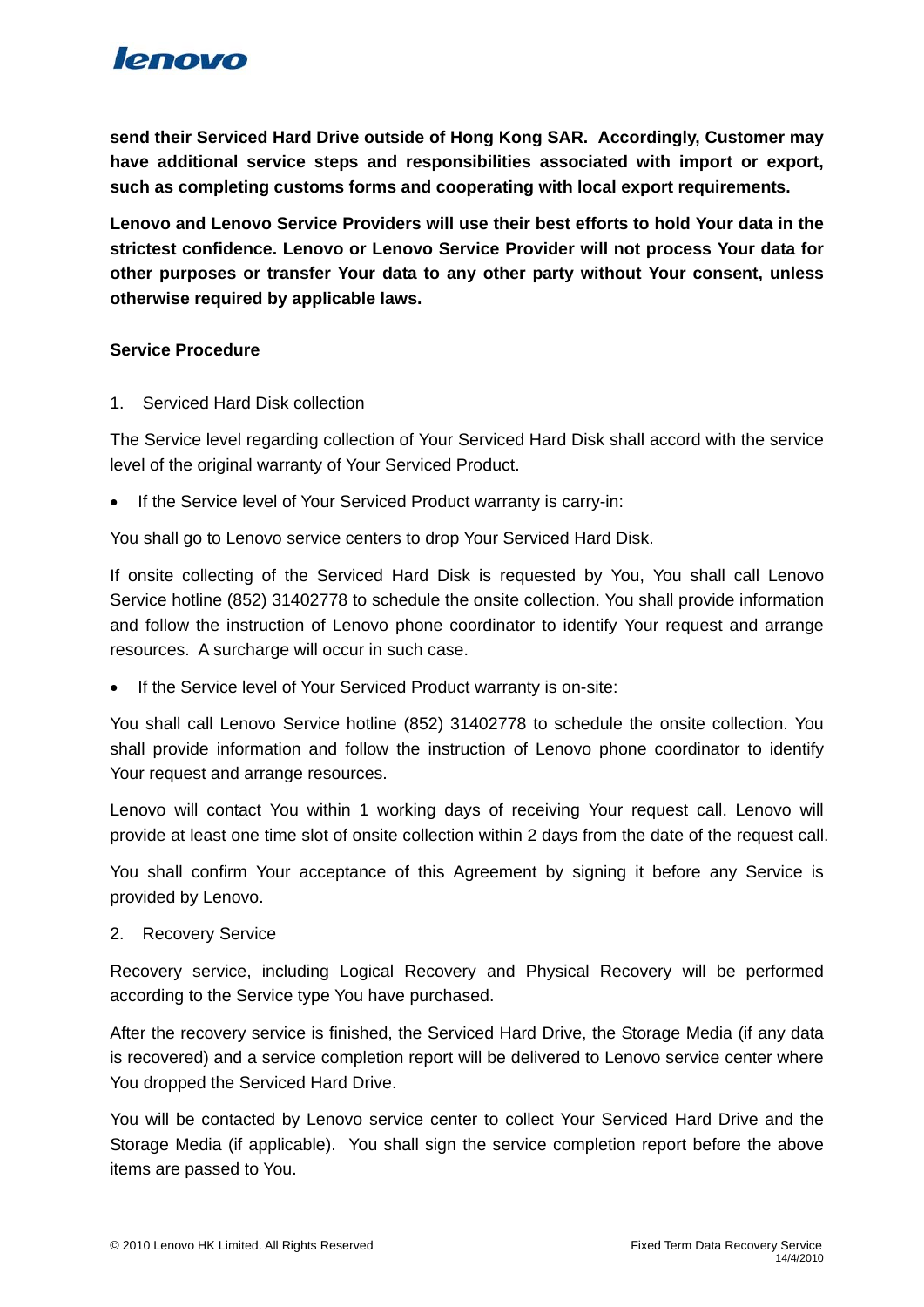

### 3. Change of Service

No change of Service is available after Lenovo collects Serviced Hard Drive from You. If the onsite collection time needs to be changed after an appointment is made, you shall request for such change prior to 1 working day before the initial scheduled time and date. There may be limited availability of appointment dates and time for rescheduled collection. Lenovo may change or delay collection appointments due to Lenovo technician availability, weather related instances, or unforeseen physical or traffic issues. The change of Service may lead to additional service charges and modified service response times.

## 4. Service Cancellation and Termination

Lenovo may cancel this Service at any time during the service term if Customer refuses the assistance of a Lenovo technician or makes abusive claims for data recovery. In this event, Lenovo will provide Customer with a written notice of cancellation, with no Customer entitlement to refund.

## **LIMITATION OF LIABILITIES**

**Lenovo is only responsible for loss of Your Serviced Hard Drive as tangible property if it is lost while it is 1) in Lenovo's possession or 2) in transit in those cases where Lenovo is responsible for the transportation charges.** 

**To the maximum extent permitted by law, LENOVO WILL HAVE NO LIAABILITY FOR LOSS OR RRECOVERY OF DATA OR PROGRAMMS** or loss of use of system arising out of the Services or support or any act or omission, including negligence, by Lenovo or Lenovo Service Provider.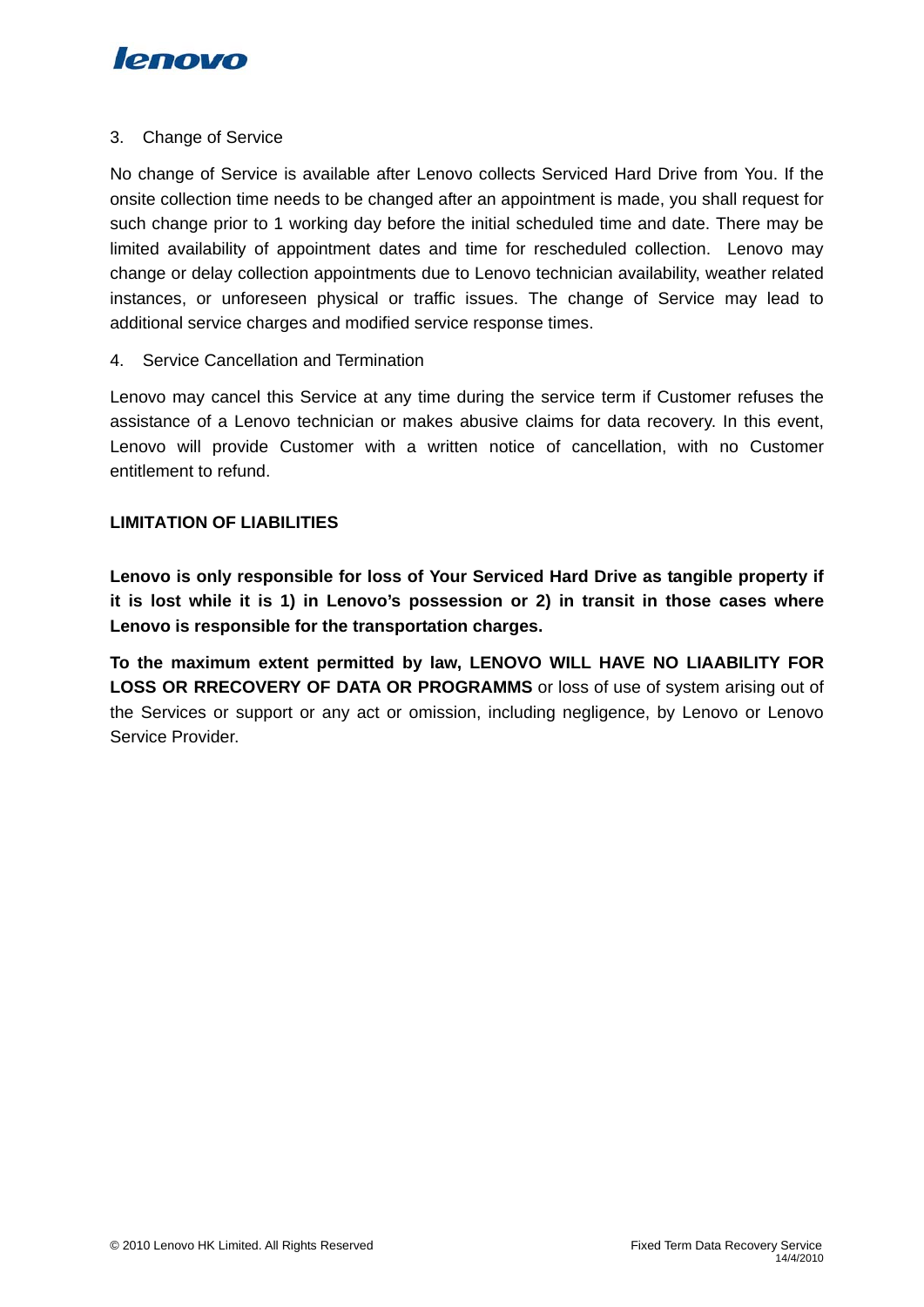

## **General Terms and Conditions of Lenovo Service (Non-Warranty Service)**

NOTICE: PLEASE CAREFULLY READ THE FOLLOWING TERMS UNDER WHICH LENOVO (HONG KONG) LTD OR ITS DESIGNATED AFFILIATE(S) ("LENOVO"OR "WE"), WILL PROVIDE SERVICE AS DESCRIBED IN THE ACCOMPANIED SERVICE DESCRIPTION ("SERVICES") TO YOU ("YOU" OR "CUSTOMER). LENOVO WILL PROVIDE SERVICE TO YOU ONLY IF YOU FIRST COMPLETE THE REGISTRATION PROCESS.

By purchasing, registering, or ordering the Services, or allowing others to do so, You accept and agree to be bound by this Agreement.

This agreement consists of General Terms and Conditions and the Service Description which is incorporated into this agreement by reference (collectively called "the Agreement"), is the complete and exclusive agreement regarding Your acquisition of the Services described in the Service Description and replaces any prior oral or written communications between You, Your Lenovo reseller or Lenovo. In the event of a conflict between the General Terms and Conditions and the Service Description, except for the variation in the Service Description explicitly allowed by the General Terms and Conditions, the General Terms and Conditions will prevail. The Services can only be purchased from Lenovo or an authorized Lenovo reseller.

"Affiliate" means any legal entity that You or We own, which owns You or Us, or which is under common ownership with You or Us. "Ownership" means more than 50% ownership.

#### 1. *Services*

Lenovo will provide to You the Services as specified in the Service Description.

Services extend only to uses for which the computer hardware, software or peripheral products or their parts and components that are subject to the Service ("Serviced Product") were designed.

The Service may be provided by Lenovo or a service provider authorized by Lenovo ("Lenovo Service Provider").

#### 2. *Services Exclusion*

Unless otherwise specified in the Service Description, the Services do not cover:

- a Uninterrupted or error-free operation of Serviced Product;
- b Loss of, or damage to, Your data;
- c Internet service, hardware (including any products, devices, peripherals, accessories or their components), or software;
- d Warranty service; (Warranty service is pursuant to the Serviced Product's separately purchased warranty service agreement)
- e Failure or damage resulting from or caused by (i) misuse, accident, modification, unsuitable physical or operating environment, natural disasters, power surges, or improper maintenance by You; (ii) willful act, deliberate act, recklessness, malicious act or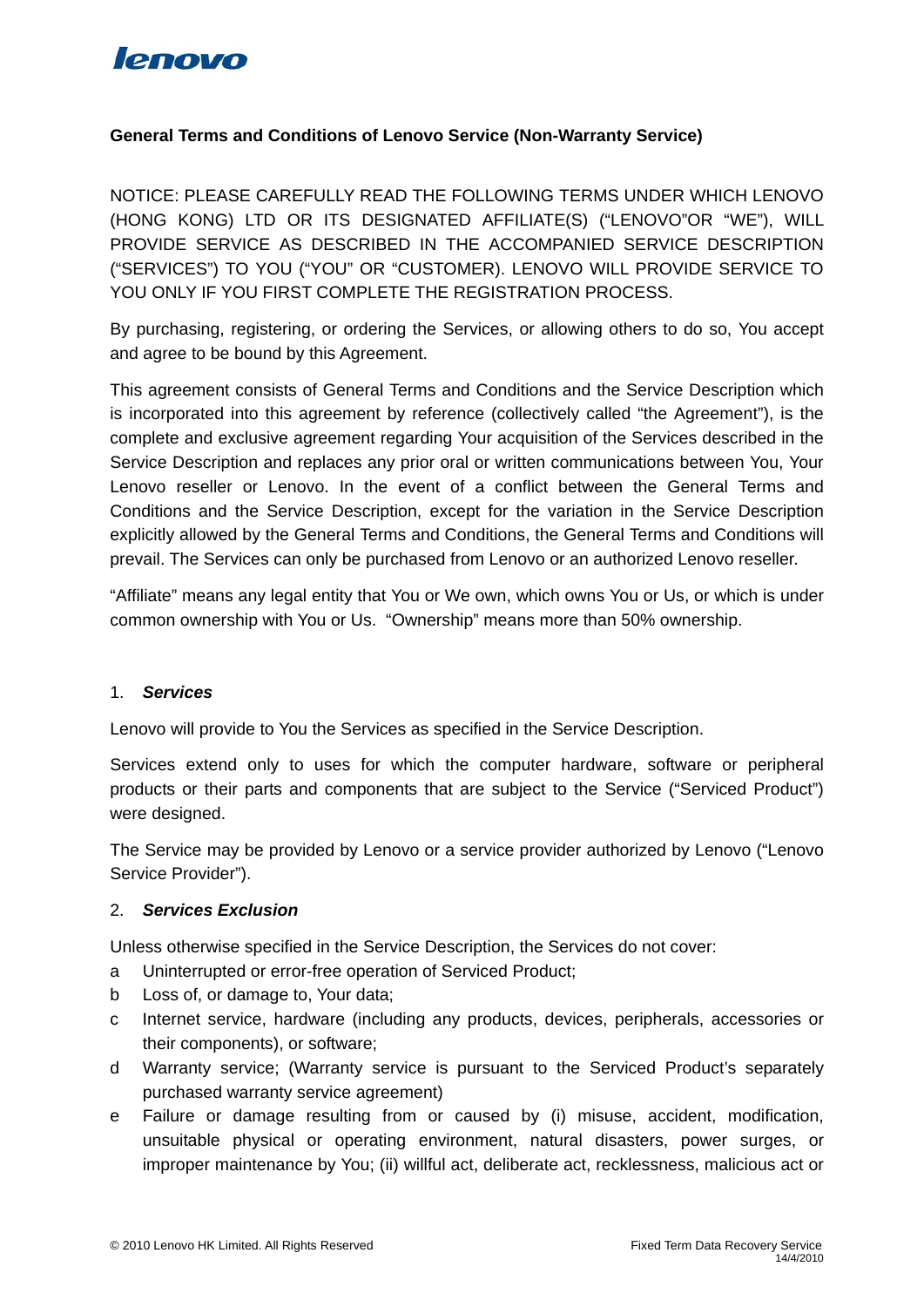

vandalism of non-Lenovo party; or (iii) non-authorized service provider;

- f Failure of, or damage caused by, any third party products, including those that Lenovo may provide or integrate into the Lenovo product at your request;
- g Any software, programs or applications, whether provided with the product or installed subsequently (except to the extent specifically stated in the Serviced Description);
- h Any accessories, peripherals, attachments or associated products or parts which are separable from the Serviced Product, whether or not provided by Lenovo;
- i Any repair or renewal of diskettes, printing ribbons, typefaces or other consumable supplies;
- j Cosmetic damage of Serviced Products;
- k De-installation, re-installation, relocation, preventative maintenance, remote administration or configuration of product, software or application;
- l Customization or optimization of Your desktop, including desktop icons, folders, or the configuration of applications, except as expressly stated in this Service Description;
- m Spyware/virus detecting, removal or disaster recovery (such as application software and reloading data);
- n Scripting, programming, database design/implementation, Web development or recompiled kernels;
- o Other activities not specifically stated in the Service Description.

## 3. *Lenovo Items*

In case any Lenovo branded hardware, software, application or parts to Lenovo branded products ("Lenovo Items") are provided by Lenovo during the performance of the Services, no warranty is provided to Lenovo Items to the maximum extent permitted by applicable laws, unless explicitly specified in the Service Description. Your entitlement to warranty of the Lenovo Items (if any) shall be governed by separate documents accompanied such as Lenovo Statement of Limited Warranty.

When a type of Service involves the replacement of a hardware or part, the item Lenovo provides to You becomes Your property and the one replaced becomes Lenovo's property. You represent that all removed items are genuine and unaltered. The item provided by Lenovo may not be new, but will be in good working order and at least functionally equivalent to the item replaced. The replacement assumes the warranty status (if any) of the item replaced, unless otherwise stated in the Service Description. Before Lenovo exchanges a product or part, You agree to remove all features, parts, options, alternations, and attachments not under Lenovo's Services.

## *4. Third Party Items and Services*

In case any non-Lenovo branded hardware, software or application ("3<sup>rd</sup>-Party Item") is needed during the performance of the Services, You shall obtain appropriate and sufficient rights, authorization or license of such. You shall get full knowledge of and accept the agreement governing the usage of such  $3<sup>rd</sup>$ -Party Items before requesting Lenovo to perform Services.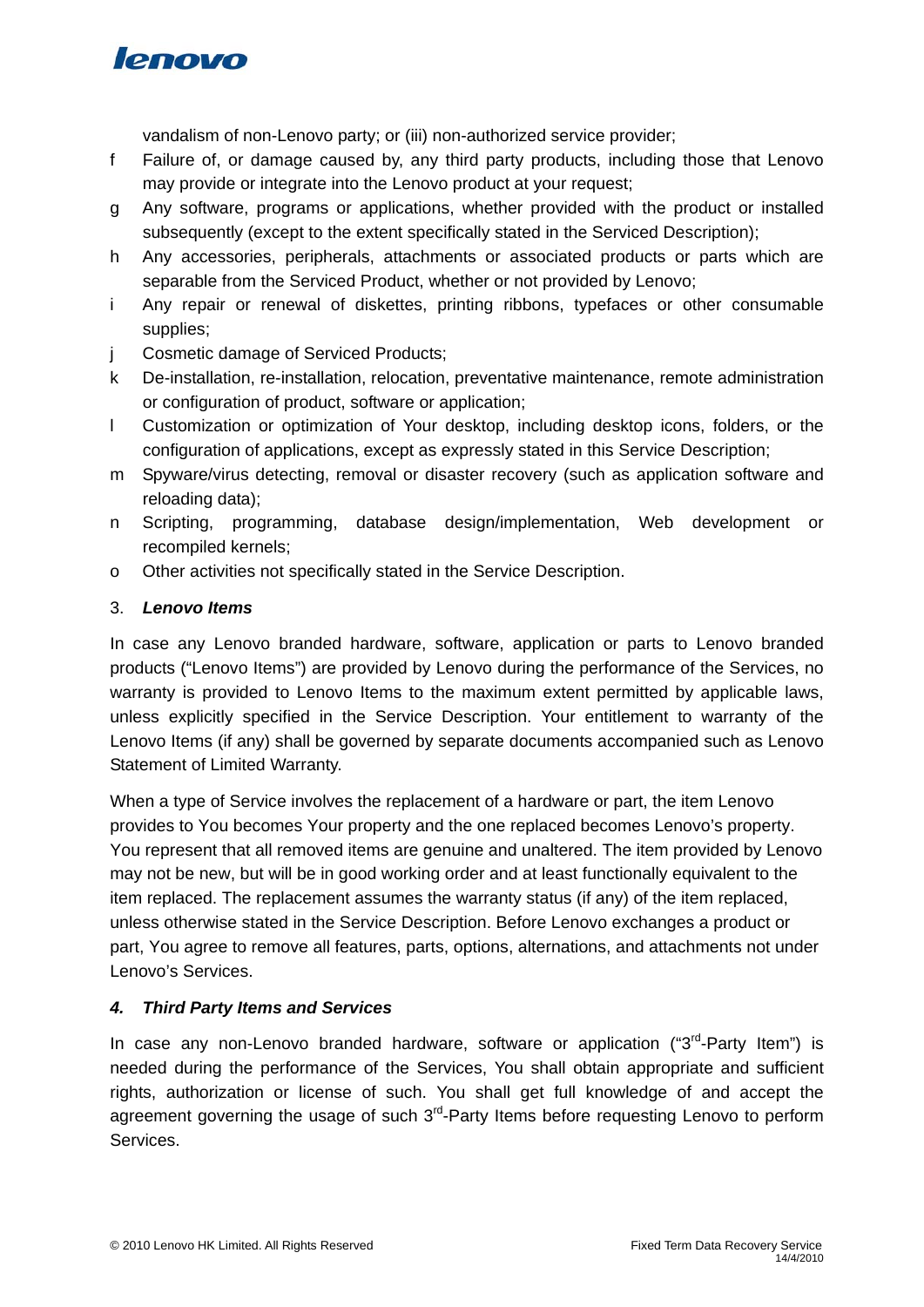

In case any  $3^{rd}$ -Party Item is delivered by Lenovo to You during performance of the Services according to the Service Description, Lenovo is acting as Your representative as user, but not the reseller or agent of the providers of such  $3<sup>rd</sup>$ -Party Items, even if they are recommended by Lenovo. You shall get full knowledge of and agree to the terms and conditions governing the use of such items before agreeing or instructing Lenovo to purchase them on behalf of You.

Some manufacturers' warranties may become void if Lenovo or anyone else other than the manufacturer works on the  $3<sup>rd</sup>$ -Party Item. You shall get full knowledge of and accept the effect Lenovo's performance of Service may have over the warranty of such  $3<sup>rd</sup>$ -Party Item before requesting for Service. TO THE MAXIMUM EXTENT PERMITTED BY LAW, LENOVO IS NOT LIABLE FOR THE PERFORMANCE OR NON-PERFORMANCE OF THIRD PARTY VENDORS, THEIR PRODUCTS OR SERVICES, OR THE COMPATIBILITY OF ANY 3RD-PARTY ITEM WITH LENOVO PRODUCTS, NOR SHALL LENOVO BE LIABLE FOR ANY EFFECT THAT THE SERVICES MAY HAVE ON WARRANTIES OF THIRD PARTY ITEMS. YOU SHALL LOOK EXCLUSIVELY TO THE THIRD PARTY PROVIDER FOR ANY DAMAGES OR LIABILITY WITH RESPECT TO THE PROVISION OF SUCH THIRD PARTY PRODUCTS.

In some occasions, Lenovo Service Provider may offer or provide You with services or products other than the Services in their own name. Lenovo takes no liabilities of such offering, services or products, whether or not they are provided together with or related to the performance of Services, if they are not specified in the Service Description. Please ensure You differentiate the activities of such third party service provider on their own behalf and on Lenovo's behalf.

## *5. Your Responsibilities*

Our ability to deliver the Services depends upon Your full and timely cooperation, as well as the accuracy and completeness of any information You provide, which includes but is not limited to:

- a You shall provide Serviced Products, and other required hardware, software, application, system and services, whether or not Lenovo branded, which shall be, in Our reasonable opinion, in working condition and at minimum release levels or configurations. In case any 3rd-Party Items are involved, You shall make the proof of entitlement, license agreement, user manual, drive disk, README file and other materials of such items available to Lenovo technicians.
- b You shall obtain appropriate authorization or permission for You and Lenovo to access and use the Serviced Products, the data on it, and all hardware and software components included in it, for the purpose of providing the Services, at Your own expenses before You request for the Services.
- c You shall ensure that Customer information including, but not limited to, credit card information and passwords is kept confidential and safeguarded. Lenovo will only use the information provided by You, including Your ID and password for the purpose of the Services. You are fully responsible for all activities that occur under Your ID and Password.
- d It is Your responsibility to relocate the product (if any), secure and back-up all programs,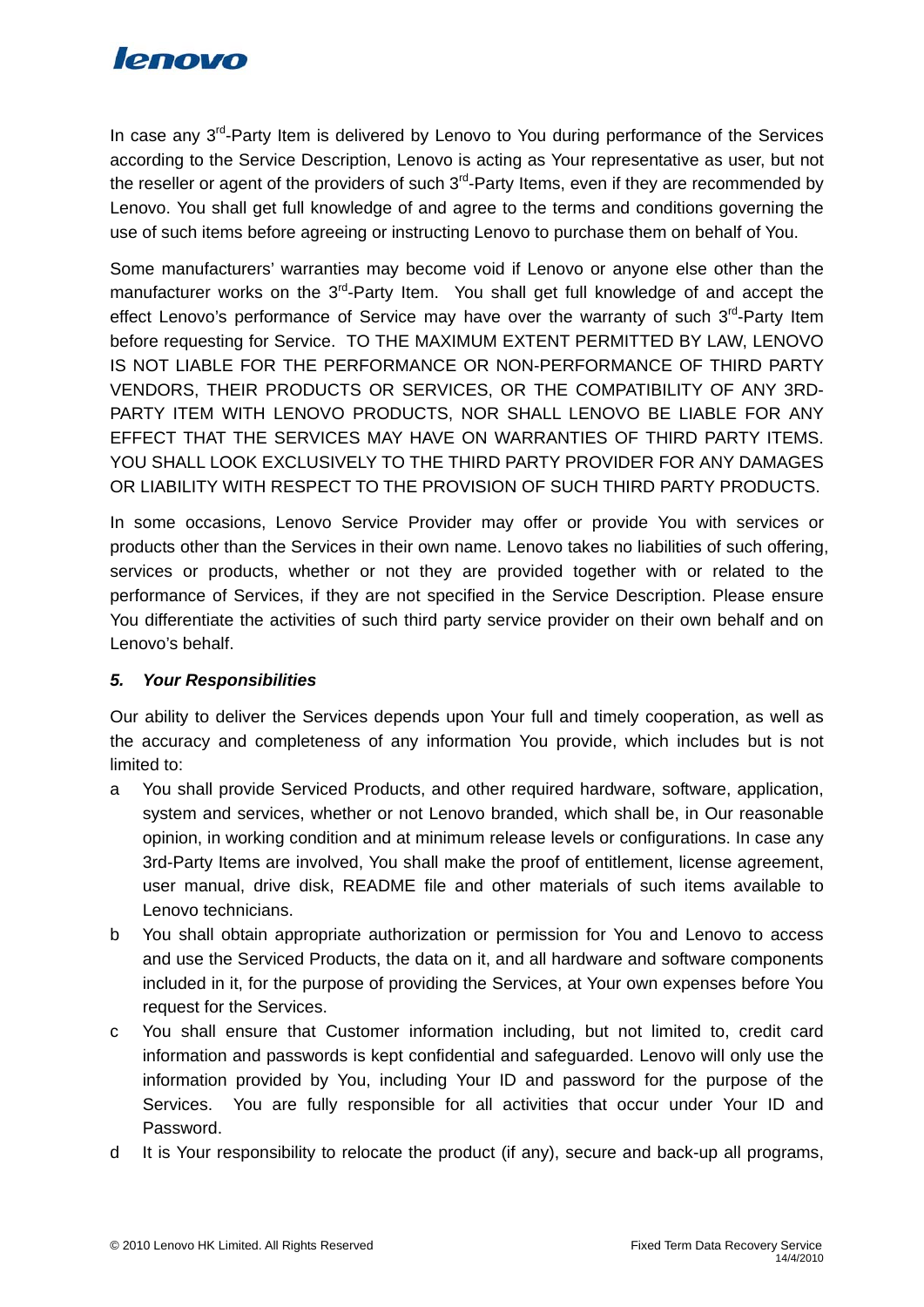

data and funds contained in a product. Lenovo, or Lenovo technicians shall not be responsible at any time for data loss, alteration, or corruption of any software, program, data or files.

- e You shall contact Lenovo and provide all necessary information and/or material as requested by Lenovo as instructed in the Service Description for Us to arrange resources and schedule an appointment for the Services. You shall cooperate with and follow the instructions given by Lenovo technicians. In case Your selection or instruction is needed for Lenovo to complete the Services, You shall make such selection or instruction in reasonable time frame as determined by Lenovo and be responsible for the result of such.
- f Where Services require on-site performance, You must provide free, safe and sufficient access to Your facilities and the Serviced Product. Sufficient access includes sufficient working space, electricity, and a local telephone line. A monitor or display, a mouse (or pointing device), and keyboard must also be provided (at NO cost to Lenovo), if the system does not already include these items. You are responsible to ensure a person at least 18 years of age is present during the entire time period Services are provided. You shall notify Lenovo if the Service will be performed in an environment that poses a potential health hazard to Lenovo technicians. Lenovo may decline to perform Services in such circumstances and return all charges paid.
- g Lenovo has no obligation to provide Services until You have fully paid under this Agreement.

Your failure to fulfill Your responsibilities may result in additional service charges and modified service response time, or the Services being considered completed as decided by Lenovo at Lenovo's discretion.

# *6. TITLES AND LICENSE*

You agree and undertake that You have the obtained due, appropriate and sufficient authorization from any third party for Lenovo to perform the Services. You will defend, hold harmless and indemnify Lenovo, Lenovo's affiliates, Lenovo's contractors and Lenovo's employees from any and all claims, allegation, prohibition, litigation or liabilities arising out of any actual or alleged infringement of such third party rights, including but not limited to intellectual property rights, and will pay any and all damages, fines, attorney fees, settlement payments and other costs arising hereof.

Except as otherwise agreed by Lenovo, Lenovo will own all intellectual property rights, title and interest in any ideas, concepts, know how, documentation or techniques developed by Lenovo under this Agreement. Lenovo will retain all intellectual property rights with respect to the processes, tools and software applied by Lenovo during performance of the Services. Any use by You, including the execution, reverse engineering, decompilation, reproduction, modification, distribution, transmission, republication, display, transfer or performance, except as specifically permitted by Lenovo is prohibited. In addition, Your use of any software in connection with the Services is pursuant to the terms accompanying the software.

# *7. CHARGES, PAYMENT, AND TAXES*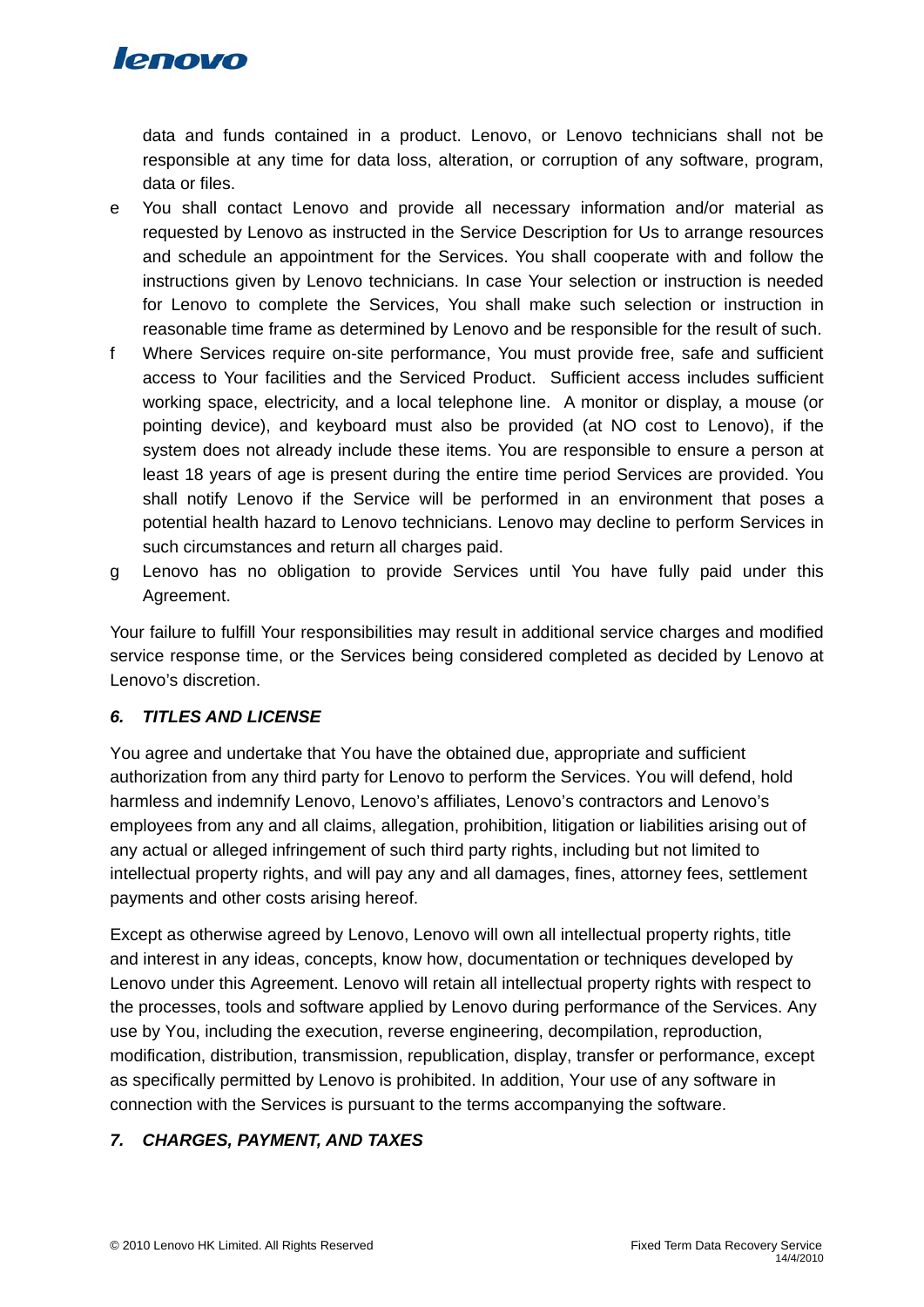

Payment must be made to the Lenovo or Lenovo reseller from whom You acquired these Services.

For purchases from Lenovo, except for credit card and debit card transactions, amounts are due upon Your purchase of the Service and shall be paid in full before provision of Services. You agree to pay as specified by Us in the invoice, price list, or other similar documentations, including any late payment fee. You are responsible for any taxes resulting from this Agreement.

If a Service is quoted at an incorrect price due to typographical error or error in pricing information: 1) Lenovo has the right to refuse or cancel any orders placed for the Service quoted at the incorrect price, even if Lenovo has confirmed the receipt of your order and charged you, either via credit card, debit card or other methods: and 2) if Lenovo has charged your credit or debit card but subsequently canceled your order, Lenovo will promptly issue a credit to your credit or debit card account for the amount charged.

# *8. LIMITED WARRANTIES*

Lenovo warrants that Lenovo will perform Services using reasonable care and skill. TO THE MAXIMUM EXTENT PERMITTED BY APPLICABLE LAW, THIS WARRANTY IS YOUR EXCLUSIVE WARRANTY AND REPLACES ALL OTHER WARRANTIES OR CONDITIONS, EXPRESS, IMPLIED OR STATUTORY, INCLUDING, BUT NOT LIMITED TO, REPRESENTATIONS, WARRANTIES OR CONDITIONS OF TITLE, NON-INFRINGEMENT, SATISFACTORY CONDITION OR QUALITY, MERCHANTABILITY AND FITNESS FOR A PARTICULAR PURPOSE, WITH RESPECT TO ANY SERVICES, OR OTHER MATERIALS OR INFORMATION PROVIDED BY US. Lenovo does not warrant uninterrupted or error free operation of any deliverable or Service.

# *9. LIMITATION OF LIABILITY, EXCLUSIONS*

FOR ANY BREACH OF THIS SERVICE OR THESE TERMS AND CONDITIONS BY LENOVO, CUSTOMER'S REMEDY AND LENOVO'S LIABILITY WILL BE LIMITED TO A REFUND OF THE SERVICE CHARGE PAID FOR THE SERVICE. TO THE EXTENT LENOVO IS HELD LEGALY LIABLE TO CUSTOMER AND TO THE MAXIMUM EXTENT PERMITTED BY LAW, LENOVO'S LIABILITY IS LIMITED TO DAMAGES FOR BODILY INJURY AND DAMAGES TO TANGIBLE PERSONAL PROPERTY, AND FOR OTHER ACTUAL AND DIRECT DAMAGES, UP TO THE SERVICE CHARGE PAID BY YOU FOR THE SERVICE AT ISSUE, REGARDLESS OF THE BASIS ON WHICH YOU ARE ENTITLED TO CLAIM DAMAGES FROM LENOVO (INCLUDING FUNDAMENTAL BREACH, NEGLIGENCE, MISREPRESENTATION, OR OTHER CONTRACT OR TORT CLAIM). This limit also applies to any of Lenovo's subcontractors, suppliers and program developers. It is the maximum for which Lenovo and its subcontractors, suppliers and program developers are collectively responsible.

UNDER NO CIRCUMSTANCES IS LENOVO, ITS SUBCONTRACTORS, SUPPLIERS, PROGRAM DEVELOPERS OR YOUR LENOVO RESELLERS LIABLE FOR ANY OF THE FOLLOWING 1) THIRD-PARTY CLAIMS AGAINST YOU FOR DAMAGES; 2) LOSS OF, OR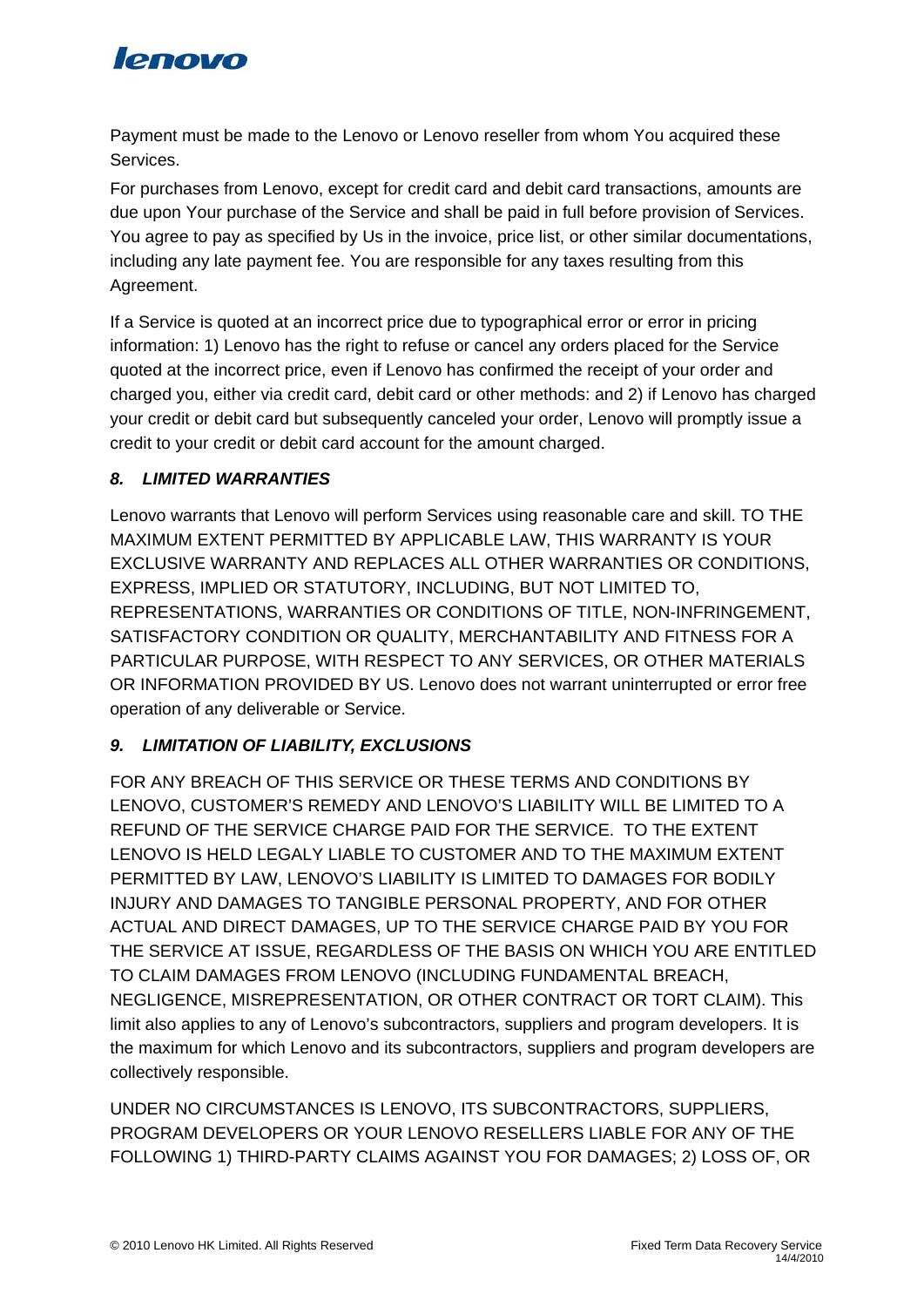# **lenovo**

DAMAGE TO, YOUR RECORDS OR DATA; OR 3) SPECIAL, INCIDENTAL, INDIRECT OR CONSEQUENTIAL DAMAGES (INCLUDING BUT NOT LIMITED TO LOST PROFITS OR SAVINGS, BUSINESS INTERUPTION OR DOWNTIME, BUSINESS OPPORTUNITY LOSS, OR GOODWILL), EVEN IF INFORMED OF THEIR POSSIBILITY..

# *10. GENERAL*

Lenovo may provide You or Your authorized user with an offering number and an authorization number which will entitle You to avail the Services. In such case, You are responsible for the security of Your offering and authorization numbers.

You will provide your business information like names, business phone numbers, and business e-mail addresses, and Personal Data to Us when You register during the performance of this Agreement. Personal Data refers to any data from which it is practical to determine the identity of an individual, such as name, address, email address, telephone number, credit card number, or Service account number. Lenovo and its Affiliates and any entities or persons acting on their behalf may (if permissible by law) store, process, use Your Personal Data and business information anywhere Lenovo and its Affiliates do business with respect to the Service (for purposes of registration, processing Your transaction, providing the Service to You, communicating about administrative issues, providing customer service or otherwise to manage Our business relationship with You). Lenovo's processing of Your Personal Data will be handled in accordance with Lenovo's Privacy Policy (located at http://www.lenovo.com/privacy/hk/en/).

Both You and Lenovo agree that, under this Agreement, all information exchanged is non confidential. If either You or Lenovo requires the exchange of confidential information, it will be under a signed confidentially agreement.

Neither You nor Lenovo will bring a legal action arising out of or related to this Agreement, more than two years after the cause of action arose unless otherwise provided by applicable law without the possibility of contractual waiver or limitation.

Each of us will provide the other with notice and allow the other reasonable opportunity to comply before it claims that the other has not met its obligations.

Neither You nor Lenovo is responsible for failure to fulfill any obligation due to causes beyond its control.

You agree to acquire Service only for Your own use, and not for reselling, leasing, trading, or loaning to others, and agree that any attempt to do so is void.

Neither of us may assign this Agreement, in whole or in part, without the prior written consent of the other. Any attempt to do so is void. Neither of us will unreasonably withhold such consent. The assignment of this Agreement, in whole or in part, within the enterprise of which either of us is a part or to a successor organization by merger or acquisition does not require the consent of the other. Lenovo is also permitted to assign its rights to payments under this Agreement without obtaining Your consent.